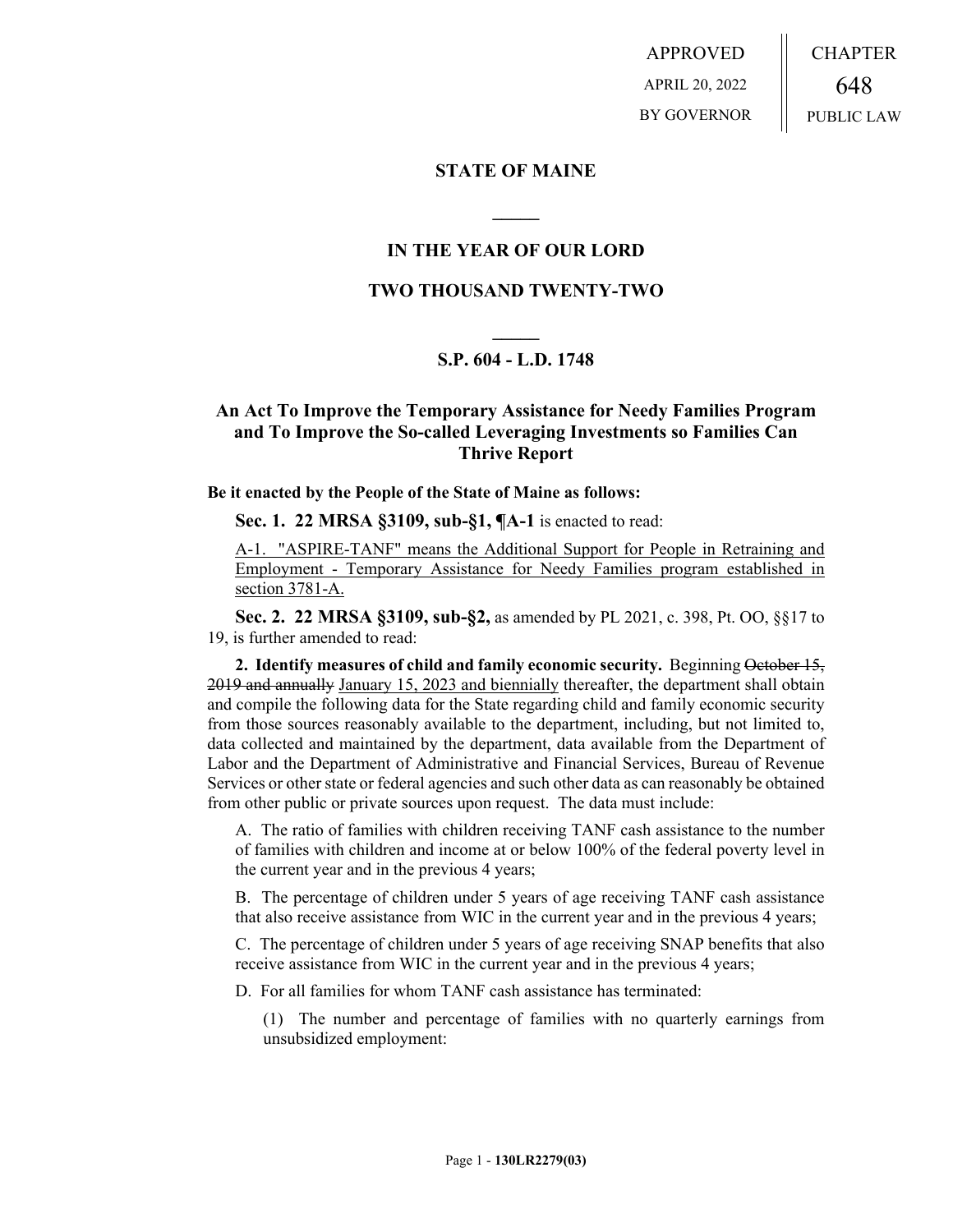(a) At the time participation in the program was terminated;

(b) During the 2nd quarter after participation in the program was terminated; and

(c) During the 4th quarter after participation in the program was terminated;

(2) The number and percentage of families with quarterly earnings from unsubsidized employment that are below 50% of the federal poverty level:

(a) At the time participation in the program was terminated;

(b) During the 2nd quarter after participation in the program was terminated; and

(c) During the 4th quarter after participation in the program was terminated;

(3) The number and percentage of families with quarterly earnings from unsubsidized employment that are at least 50% but below 100% of the federal poverty level:

(a) At the time participation in the program was terminated;

(b) During the 2nd quarter after participation in the program was terminated; and

(c) During the 4th quarter after participation in the program was terminated;

(4) The number and percentage of families with quarterly earnings from unsubsidized employment that are at least 100% but below 150% of the federal poverty level:

(a) At the time participation in the program was terminated;

(b) During the 2nd quarter after participation in the program was terminated; and

(c) During the 4th quarter after participation in the program was terminated;

(5) The number and percentage of families with quarterly earnings from unsubsidized employment that are at least 150% but below 200% of the federal poverty level:

(a) At the time participation in the program was terminated;

(b) During the 2nd quarter after participation in the program was terminated; and

(c) During the 4th quarter after participation in the program was terminated;

(6) The number and percentage of families with quarterly earnings from unsubsidized employment that are at least 200% of the federal poverty level:

(a) At the time participation in the program was terminated;

(b) During the 2nd quarter after participation in the program was terminated; and

(c) During the 4th quarter after participation in the program was terminated;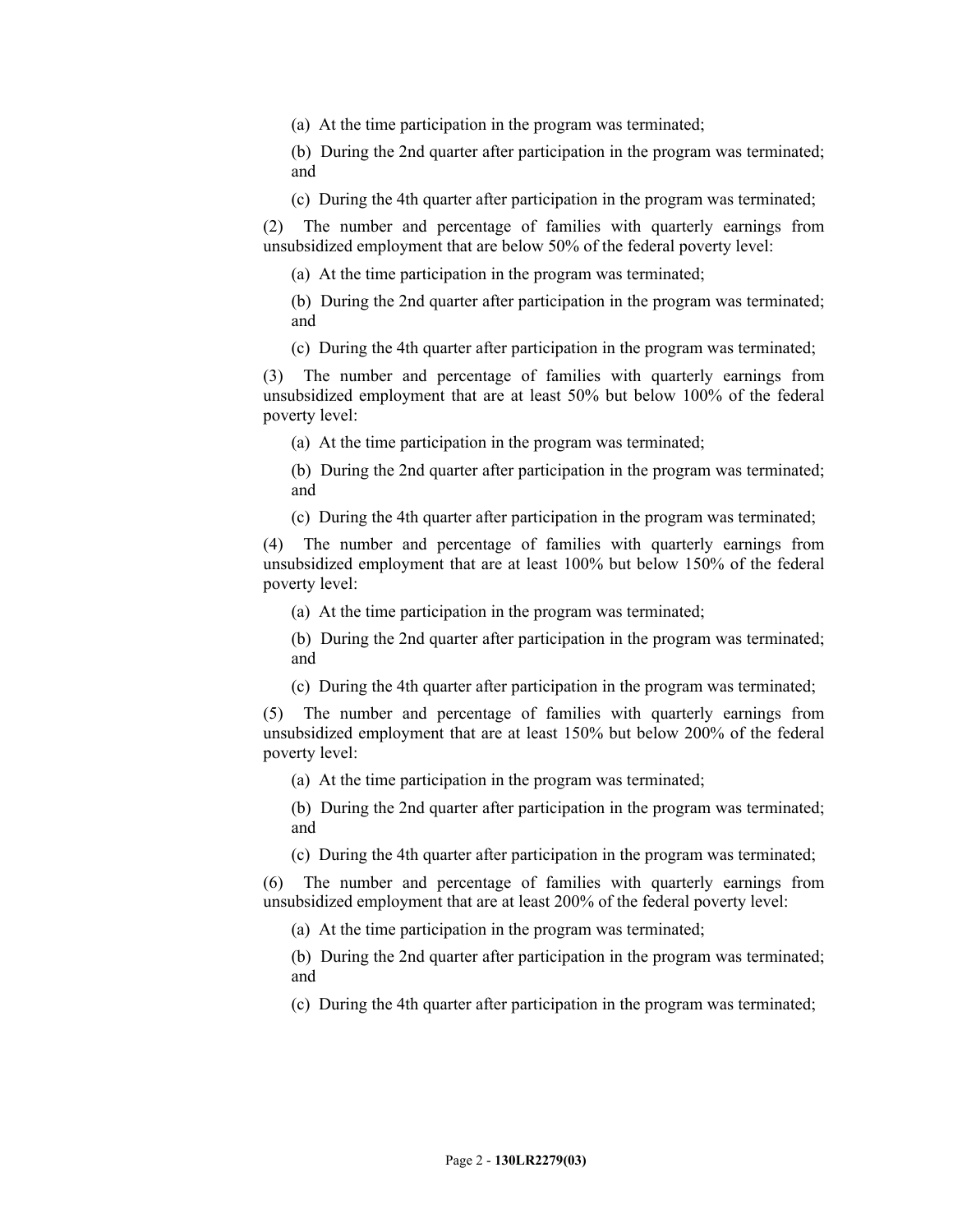(7) The mean and median income of families with no quarterly earnings from unsubsidized employment:

(a) At the time participation in the program was terminated;

(b) During the 2nd quarter after participation in the program was terminated; and

(c) During the 4th quarter after participation in the program was terminated; and

(8) The number and percentage of families receiving income from the federal supplemental security income program or federal social security disability benefits:

(a) At the time participation in the program was terminated;

(b) During the 2nd quarter after participation in the program was terminated; and

(c) During the 4th quarter after participation in the program was terminated;

E. Cumulative data on the highest level of educational attainment of adult parents or caretaker relatives receiving TANF cash assistance and cumulative data on the highest level of educational attainment of adult parents or caretaker relatives whose participation in the program was terminated in the prior year;

F. The ratio of persons receiving SNAP benefits to the total number of potentially eligible persons; the ratio of persons 60 years of age or older receiving SNAP benefits to the total number of potentially eligible persons 60 years of age or older; the ratio of nonelderly persons with a disability receiving SNAP benefits to the total number of potentially eligible nonelderly persons with a disability; and the ratio of children under 18 years of age receiving SNAP benefits to the total number of potentially eligible children under 18 years of age;

G. The number and percentage of adult parents or caretaker relatives who have children in the household and who are receiving SNAP benefits, grouped by highest level of educational attainment of the adult parent or caretaker relative;

H. The ratio of people participating in the MaineCare program, by eligibility group, to the total number of potentially eligible persons within each group;

I. The number and percentage of applications received by the department for the MaineCare program and the children's health insurance program as defined in section 3174‑X, subsection 1, paragraph A, by eligibility group, that are processed in less than 24 hours; that are processed within one to 7 days; that are processed within 8 to 30 days; that are processed within 31 to 45 days; and that are processed more than 45 days after receipt;

J. The average waiting times, by month, for a person calling the department's call center to speak to a person, not including an interactive voice response system; and

K. The number and percentage, by month, of telephone calls to the department's call center that are terminated by a caller prior to the caller's speaking to a person, not including an interactive voice response system.

**Sec. 3. 22 MRSA §3109, sub-§2-A** is enacted to read: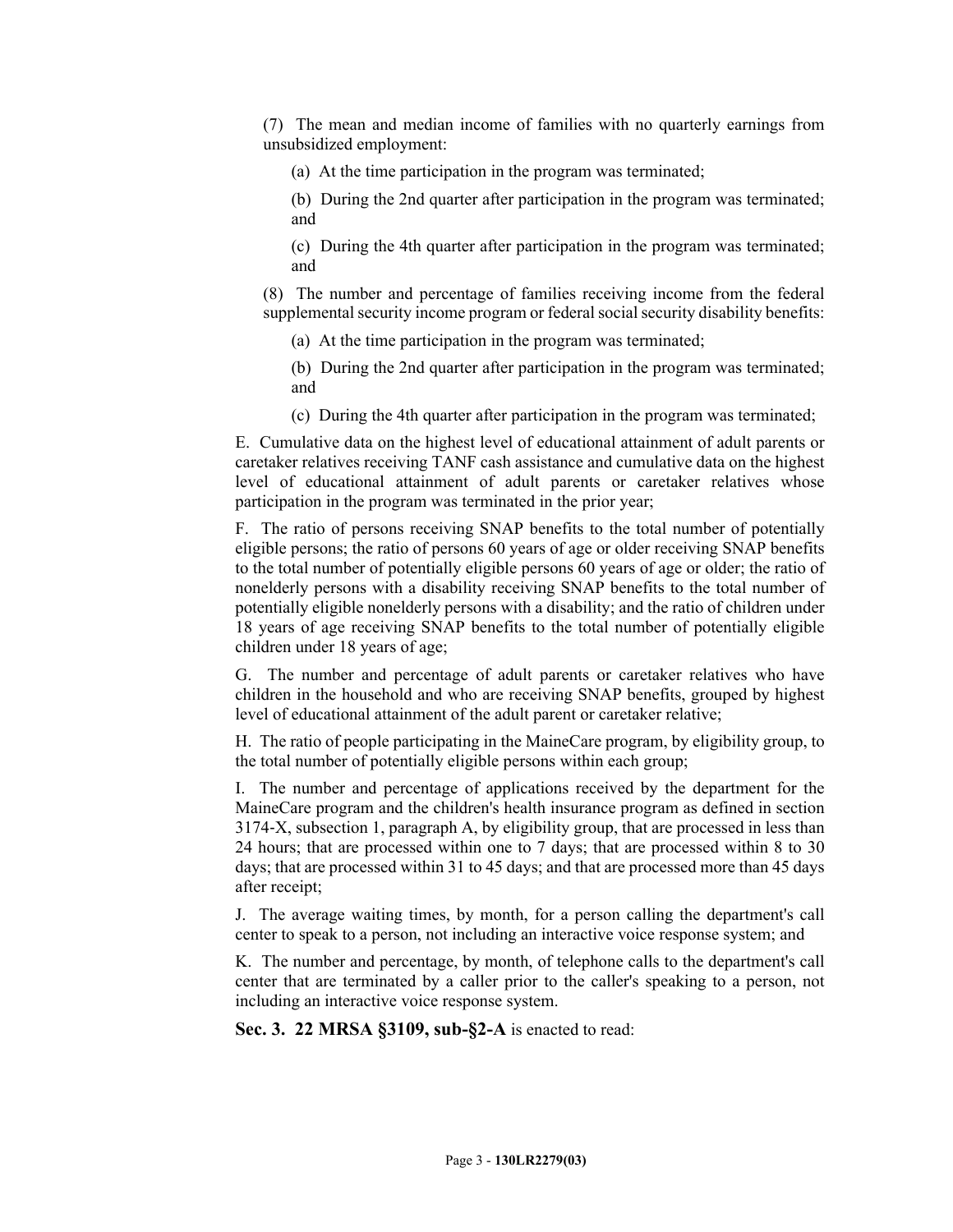**2-A. Survey experiences of TANF and ASPIRE-TANF participants.** Beginning in calendar year 2024 and biennially thereafter, the department shall conduct a survey of TANF and ASPIRE-TANF participants and compile the answers to include in its biennial report for the following year pursuant to subsection 3. The department shall select a representative sample of current TANF and ASPIRE-TANF participants and a representative sample of TANF and ASPIRE-TANF participants whose participation in TANF was terminated in the previous year and whose contact information remains available to the department's office for family independence. The department shall survey the selected samples of participants using an anonymized survey. The department shall provide the opportunity to respond orally to the survey for participants who request interpreter services or another reasonable accommodation. Information about the participants is confidential. The department may use funds from the federal Temporary Assistance for Needy Families block grant to contract for this work. The survey topics must include, but are not limited to:

A. Administrative burdens faced by ASPIRE-TANF participants;

B. Availability of interpretation and translation services;

C. Experiences of discrimination based on racial or ethnic identity, sex, gender identity, sexual orientation, ability or disability status, religion, national origin or marital status;

D. Availability of education and training programs, including postsecondary programs, and staff knowledge of and referrals to appropriate programs and services;

E. Availability of adequate support services, including but not limited to child care and transportation, and recommendations for other support services needed but not available;

F. Overall experiences and recommendations for improvement of ASPIRE-TANF; and

G. Optional demographic questions, including but not limited to geographic location, racial or ethnic identity, sexual orientation, gender identity, disability, religion, national origin, marital status and need for interpretation and translation services.

**Sec. 4. 22 MRSA §3109, sub-§3,** as enacted by PL 2019, c. 485, §1, is repealed and the following enacted in its place:

**3. Measuring the effect of department initiatives to improve child and family economic security; reports.** The department shall submit biennial reports, in accordance with this subsection, to the joint standing committee of the Legislature having jurisdiction over health and human services matters that analyze TANF's and ASPIRE-TANF's impact on family economic security, including increased ability to meet basic needs, improved education levels and increased income.

A. No later than January 15, 2023, the department shall present the data collected pursuant to subsection 2 along with an assessment of how these measures can be improved. The department shall also identify any obstacles to improving economic security for children, families and individuals, which must include an analysis of how methods for determining TANF eligibility may be changed to increase the number of children under poverty eligible to receive assistance, and make recommendations for addressing those obstacles, which may include improved coordination between state agencies. The department shall convene a representative group of current and former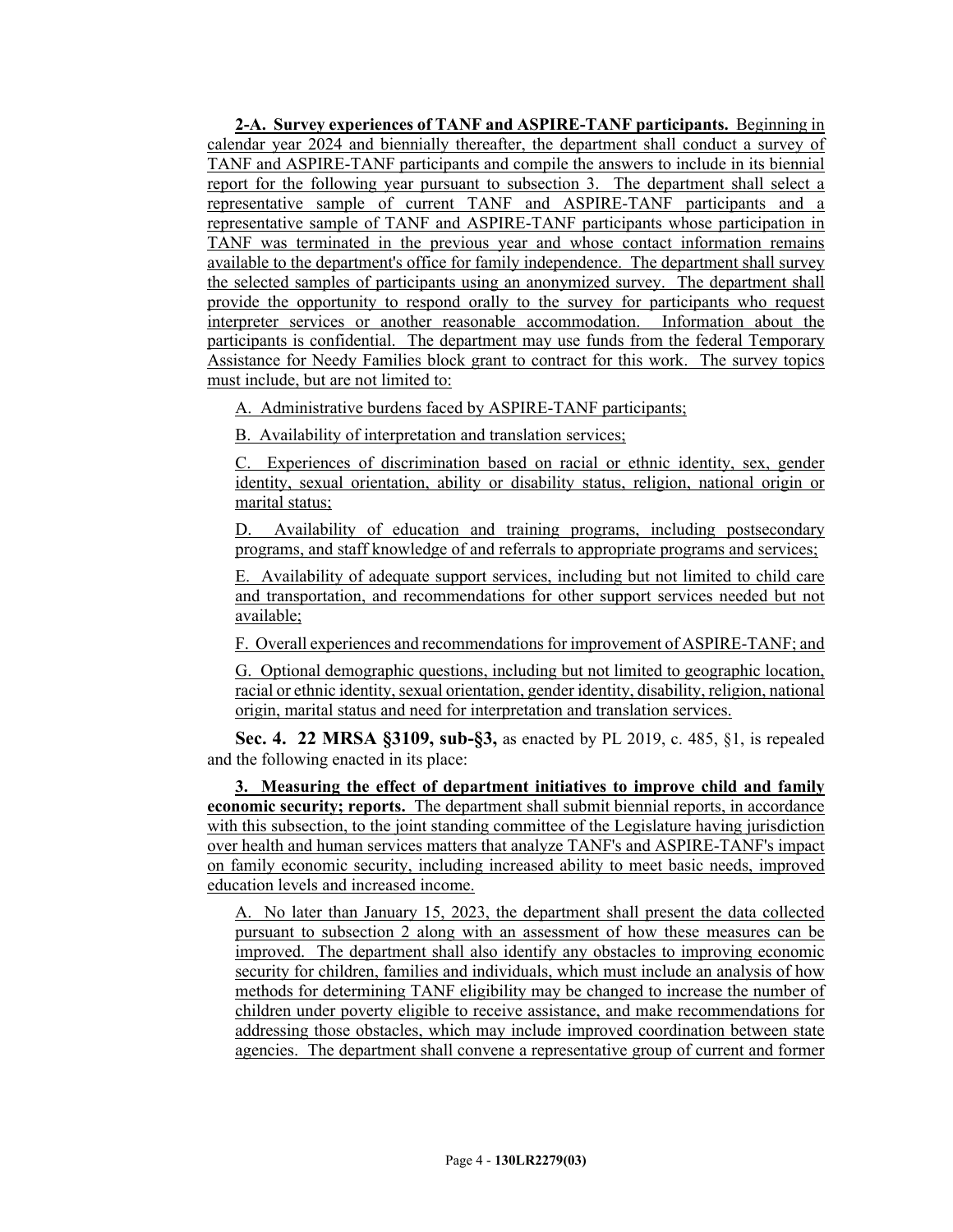TANF and ASPIRE-TANF participants who volunteer to review the data collected pursuant to subsection 2. This group must have the opportunity to create a separate report making recommendations to improve economic security for children, families and individuals, which may also be presented by the group to the joint standing committee of the Legislature having jurisdiction over health and human services matters.

This paragraph is repealed January 30, 2023.

B. Beginning January 15, 2025, and biennially thereafter, the department shall present the data collected pursuant to subsection 2 and the survey responses compiled pursuant to subsection 2-A along with an assessment of how these data measures can be improved. The department shall also identify any obstacles to improving economic security for children, families and individuals and make recommendations for addressing those obstacles, which may include improved coordination between state agencies. The department shall convene a representative group of current and former TANF and ASPIRE-TANF participants who volunteer to review the data collected pursuant to subsection 2 and the anonymized survey data collected pursuant to subsection 2-A. This group must have the opportunity to create a separate report making recommendations to improve economic security for children, families and individuals, which may also be presented by the group to the joint standing committee of the Legislature having jurisdiction over health and human services matters.

For all reports required pursuant to this subsection, the joint standing committee's review must include the opportunity for public comment, and the joint standing committee may introduce any legislation that is considered necessary to address barriers faced by the department in improving economic security for children, families and individuals in this State.

# **Sec. 5. 22 MRSA §3762, sub-§1, ¶A-1** is enacted to read:

A-1. "Culturally and linguistically appropriate services" means services that are designed to serve culturally diverse populations in their preferred languages; function effectively within the context of cultural beliefs, behaviors and needs presented by TANF and ASPIRE-TANF participants and their communities; contribute to a work environment that supports diversity; promote community engagement; build trust and relationships with TANF and ASPIRE-TANF participants; actively support and enable TANF and ASPIRE-TANF participants to make informed choices; and value and facilitate the exchange of information with TANF and ASPIRE-TANF participants.

# **Sec. 6. 22 MRSA §3762, sub-§1, ¶G** is enacted to read:

G. "Trauma-informed services" means services that acknowledge and are informed by the widespread impact of trauma and recognize the potential paths for recovery; recognize the unique signs and symptoms of trauma in clients, families and staff; respond by fully integrating knowledge about trauma into policies, procedures and practices; and seek to actively avoid retraumatization.

**Sec. 7. 22 MRSA §3762, sub-§21** is enacted to read:

**21. Duty to provide culturally and linguistically appropriate and traumainformed services.** The department shall work with all TANF and ASPIRE-TANF participants to provide culturally and linguistically appropriate services and trauma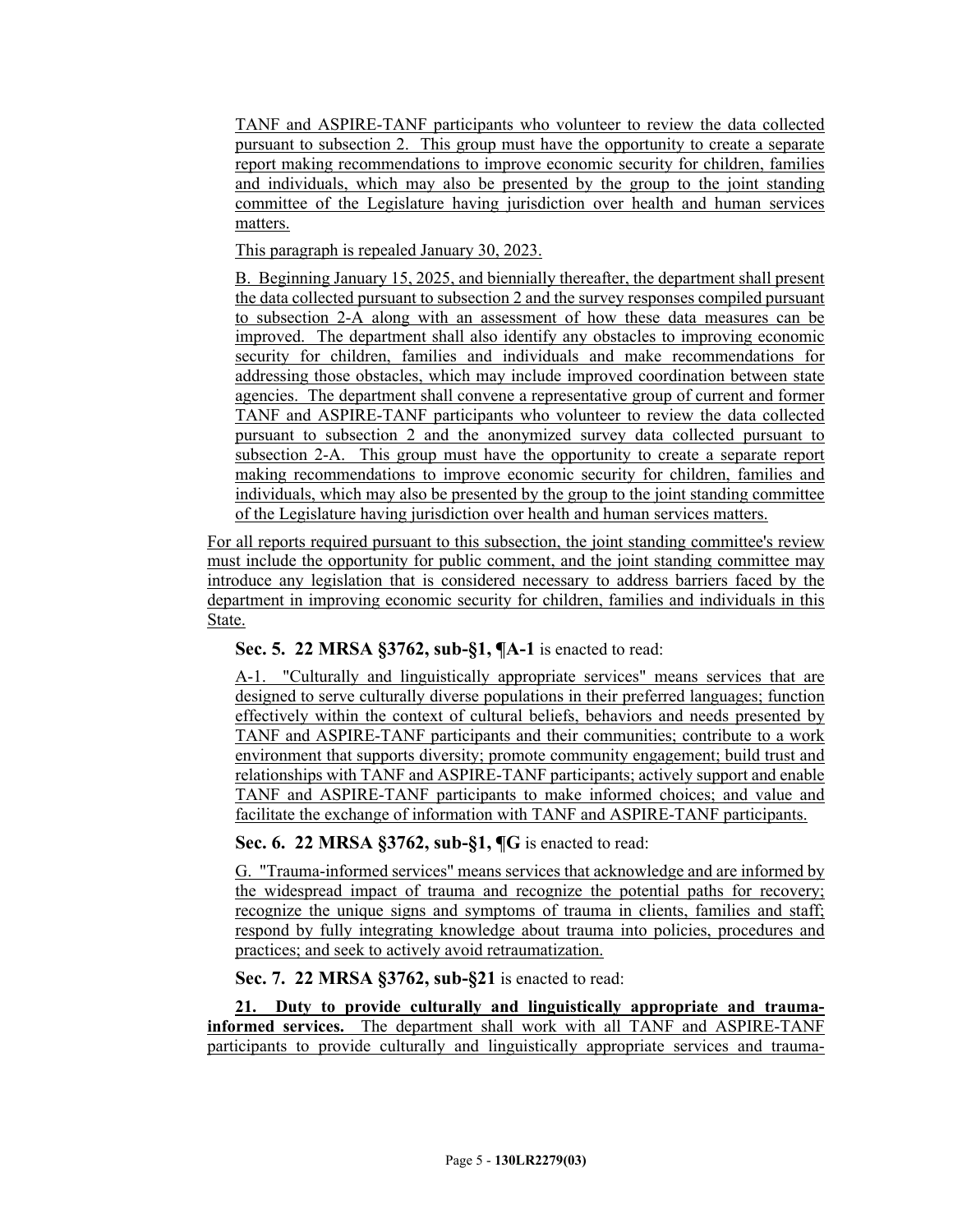informed services to assist each family in obtaining the services and skills necessary to sustain economic stability and opportunity after leaving TANF. Each TANF and ASPIRE-TANF participant must be screened to identify any need for culturally or linguistically appropriate or trauma-informed services. If such a need is identified, the department shall use appropriate methods and techniques to work with the participant to develop goals that reflect, to the greatest extent possible, the preferences of the participant and individualized plans that address the participant's situation and barriers to sustained economic stability. The department shall work with TANF and ASPIRE-TANF participants to connect them with appropriate programs and services available to help the families attain and sustain economic stability and to ensure the well-being of the children.

**Sec. 8. 22 MRSA §3788, sub-§1-A,** as enacted by PL 1997, c. 530, Pt. A, §26, is amended to read:

**1-A. Information about and application for Parents as Scholars Program.** When there are fewer than 2,000 enrollees in the Parents as Scholars Program under chapter 1054‑B, the department shall inform all persons applying for ASPIRE-TANF and all ASPIRE-TANF participants reviewing or requesting to amend their education, training or employment program under ASPIRE-TANF of the program Parents as Scholars Program and shall offer them the opportunity to apply for the program. The department shall assist persons who apply for ASPIRE-TANF and participants seeking to matriculate for postsecondary education, including through appropriate referrals for remedial services or financial aid assistance, and shall assist persons with the provision of ASPIRE-TANF services for which they are eligible.

**Sec. 9. 22 MRSA §3788, sub-§6,** as amended by PL 2009, c. 291, §9, is further amended to read:

**6. Education, training and employment services.** The ASPIRE-TANF program must make available a broad range of education, training and employment services in accordance with section 3781‑A, subsection 3 and the federal Personal Responsibility and Work Opportunity Reconciliation Act of 1996, Public Law 104-193, 110 Stat. 2105 and the federal Deficit Reduction Act of 2005, Public Law 109-171, 120 Stat. 4. These services and activities must include all of those services and activities offered by the Additional Support for People in Retraining and Employment Program on October 1, 1989, except in 2-year and 4-year postsecondary education and except as provided in chapter 1054‑B. This section does not prohibit the department from purchasing equivalent services from providers other than those from whom those services were purchased on October 1, 1989. When a particular approved education or training service is available at comparable quality and cost, including the cost of support services, and the implementation of the family contract would not be unreasonably delayed, the program participant may choose to enroll for that service with the provider of that person's preference. If this decision is not mutually agreed to by the participant and the case manager, the decision must be reviewed by the case manager's supervisor. These services do not must include reimbursement for the cost of tuition or, mandatory fees and the cost of transcripts or transferring credits for postsecondary education unless: when the participant has exhausted any available educational funding to complete the participant's family contract, in accordance with department rules.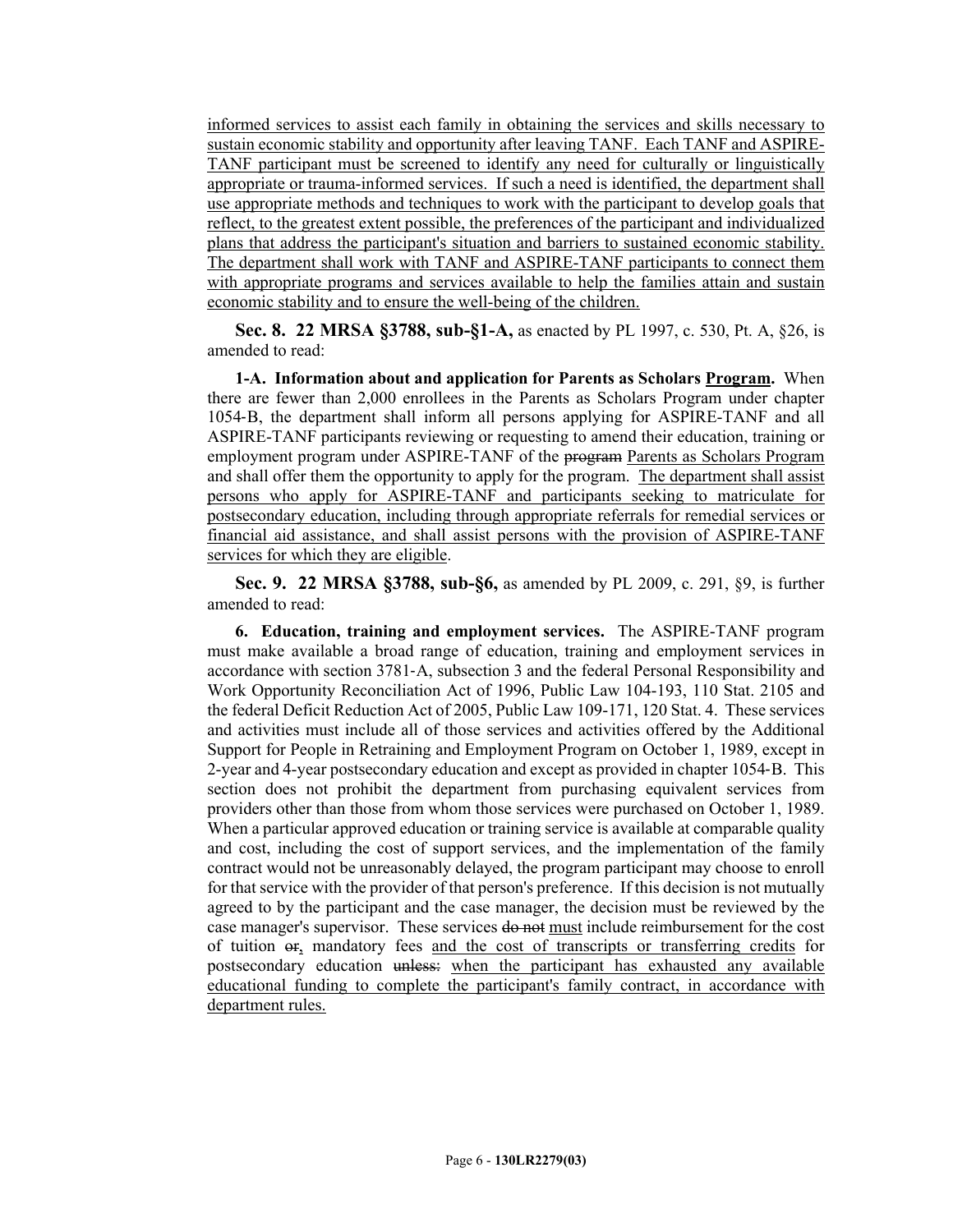A. The participant is unable to secure other educational funding needed to complete the participant's family contract due to:

(1) Poor credit as determined by the educational funding source; or

(2) The consideration by the educational funding source of resources from past years that are not actually available to the participant;

B. In the determination of the department, failure to pay the tuition or fee would result in higher ASPIRE-TANF program costs to achieve the participant's approved goal; or

C. The participant meets an exception specified in rules adopted by the department.

When a substantially similar postsecondary education or training program of comparable quality is available at both a public and private institution, within a reasonable commuting distance for the participant, the department may choose to approve the program offered at the public institution if the participant's program can be completed at less cost at the institution.

**Sec. 10. 22 MRSA §3788, sub-§6-A** is enacted to read:

**6-A. Parents as Scholars Program prematriculation services.** The department shall assist ASPIRE-TANF participants interested in applying for the Parents as Scholars Program under chapter 1054-B to prepare to matriculate, including enrolling participants or preparing participants for enrollment in a program providing remedial services necessary for matriculation; identifying the strengths, needs and barriers faced by participants; and making referrals to programs qualified to assist participants with the services, supports, education, training and accommodations needed to reduce or overcome barriers to enrollment in the Parents as Scholars Program. The department shall cover the cost of support services in accordance with this section needed for any activity under this subsection included in the family contract. Any hours spent preparing for matriculation under this subsection, including, but not limited to, exploring educational opportunities and financial aid options and applying for educational programs or financial aid, must be considered hours of participation in ASPIRE-TANF for the purposes of participation under chapter 1053-B. These hours may also be counted for federal participation as allowable by federal law.

**Sec. 11. 22 MRSA §3790, sub-§1,** as amended by PL 2003, c. 20, Pt. K, §14, is further amended to read:

**1. Established.** The department shall establish a student financial aid program based on need for up to 2000 participants known as the Parents as Scholars Program, referred to in this section as the "program," to aid needy students who have dependent children and who are matriculating in postsecondary undergraduate 2-year and 4-year degree-granting education programs. Enrollees in the program must be provided with a package of student aid that includes aid for living expenses equivalent to that provided pursuant to chapter 1053‑B, medical assistance pursuant to chapter 855 and services and benefits at least equivalent to those provided pursuant to chapter 1054‑A and to participants in the Higher Opportunity for Pathways to Employment Program pursuant to chapter 1054-C. A family that ceases to receive aid under this chapter as a result of increased child support or increased hours of, or increased income from, employment is eligible to receive transitional support services in accordance with section 3762, subsection 8. The program must be supported with funds other than federal block grant funds provided under the United States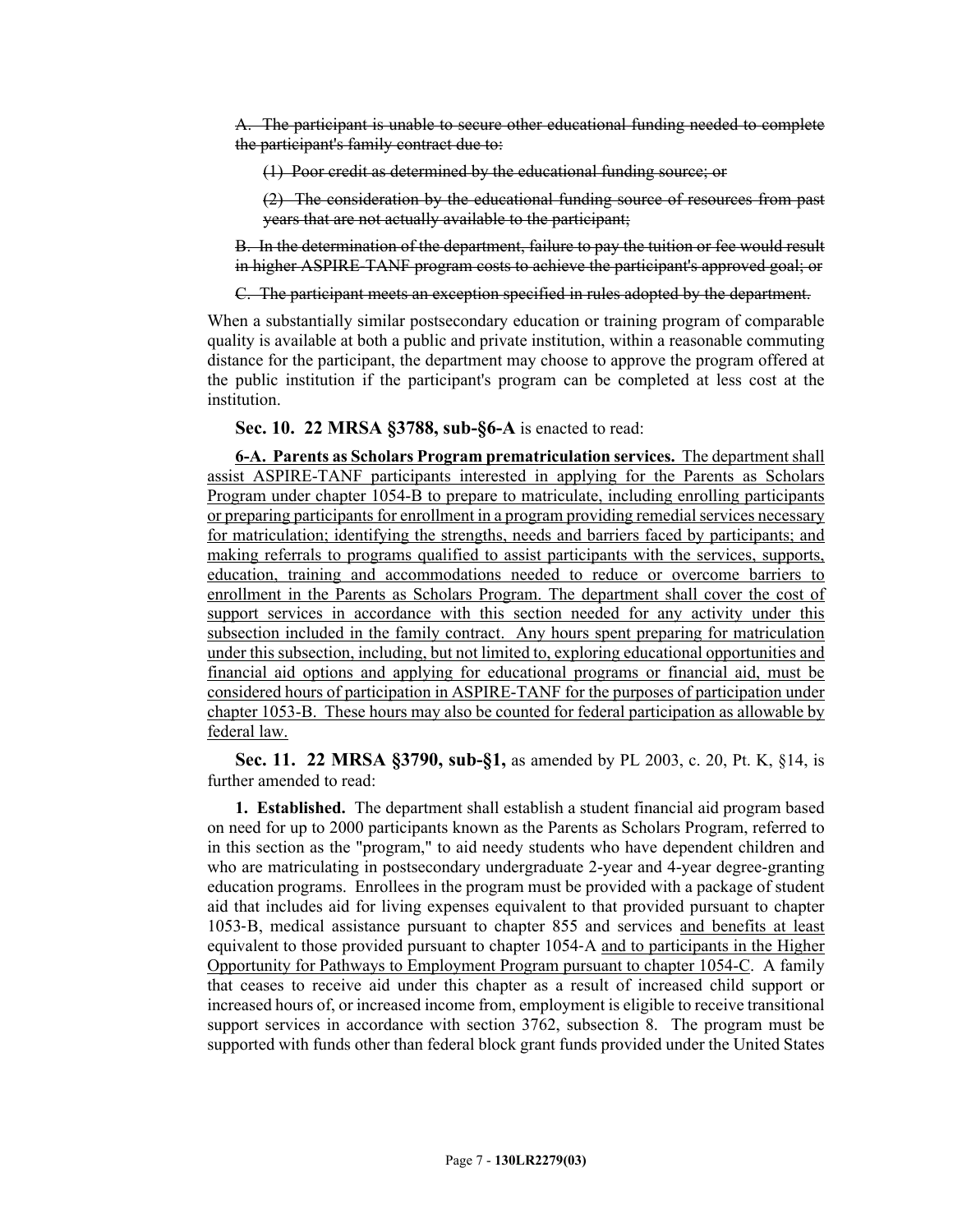Social Security Act, Title IV‑A, except that federal funds may be used in accordance with federal law if their use does not result in the imposition of conditions of participation or program requirements other than those established by this chapter.

**Sec. 12. 22 MRSA §3790, sub-§3,** as repealed and replaced by PL 1999, c. 407, §1, is amended by enacting a new 2nd blocked paragraph to read:

For the purposes of this subsection, study hours are counted as 3 times the number of hours of classroom instruction, which may include virtual instruction. These study hours are not required to be scheduled or supervised. A participant is deemed to meet the participation requirements of this subsection if the participant, in order to improve the participant's academic performance or to improve the participant's attendance or to more appropriately meet the needs of the participant's family, has chosen to matriculate less than full-time but at least half-time, as defined by acceptance to and official registration of at least a half-time study by the training or educational institution.

**Sec. 13. 22 MRSA §3790-A, sub-§2-A** is enacted to read:

**2-A. Coordination with state educational institutions and programs.** The department shall consider a referral from an educational institution or program that is part of the University of Maine System; the Maine Community College System; Jobs for Maine's Graduates, established in Title 20‑A, chapter 226; an adult education program established pursuant to Title 20‑A, chapter 315; or the career centers established by the Department of Labor as an application for the Higher Opportunity for Pathways to Employment Program as long as, in accordance with department rules, the referral is submitted by a qualified person at the institution or program on a form provided by the department for this purpose and signed by the prospective student expressing a desire to enroll in the Higher Opportunity for Pathways to Employment Program. The department shall notify these institutions and programs of the opportunity to refer prospective students in accordance with this subsection and make available to prospective students and these institutions and programs referral forms to serve as applications for purposes of this subsection.

**Sec. 14. Improve application processes for postsecondary education programs.** In order to improve access to postsecondary certificate and degree programs through the ASPIRE-TANF program under the Maine Revised Statutes, Title 22, chapter 1054-A; the Parents as Scholars Program under chapter 1054-B; the Higher Opportunity for Pathways to Employment Program under chapter 1054-C; the Competitive Skills Scholarship Program under Title 26, chapter 25, subchapter 5; and other programs providing similar opportunities, the Department of Health and Human Services, the Department of Education, the Department of Labor, the University of Maine System and the Maine Community College System shall work together to explore the feasibility of creating a single application for persons expressing a desire to enroll in postsecondary education and training programs to be available from the departments and at relevant educational institutions and programs, including, but not limited to, the University of Maine System, the Maine Community College System, adult education programs established pursuant to Title 20-A, chapter 315 and the career centers established by the Department of Labor. The Department of Health and Human Services, the Department of Education, the Department of Labor, the University of Maine System and the Maine Community College System shall identify opportunities for an individual to initiate an application, with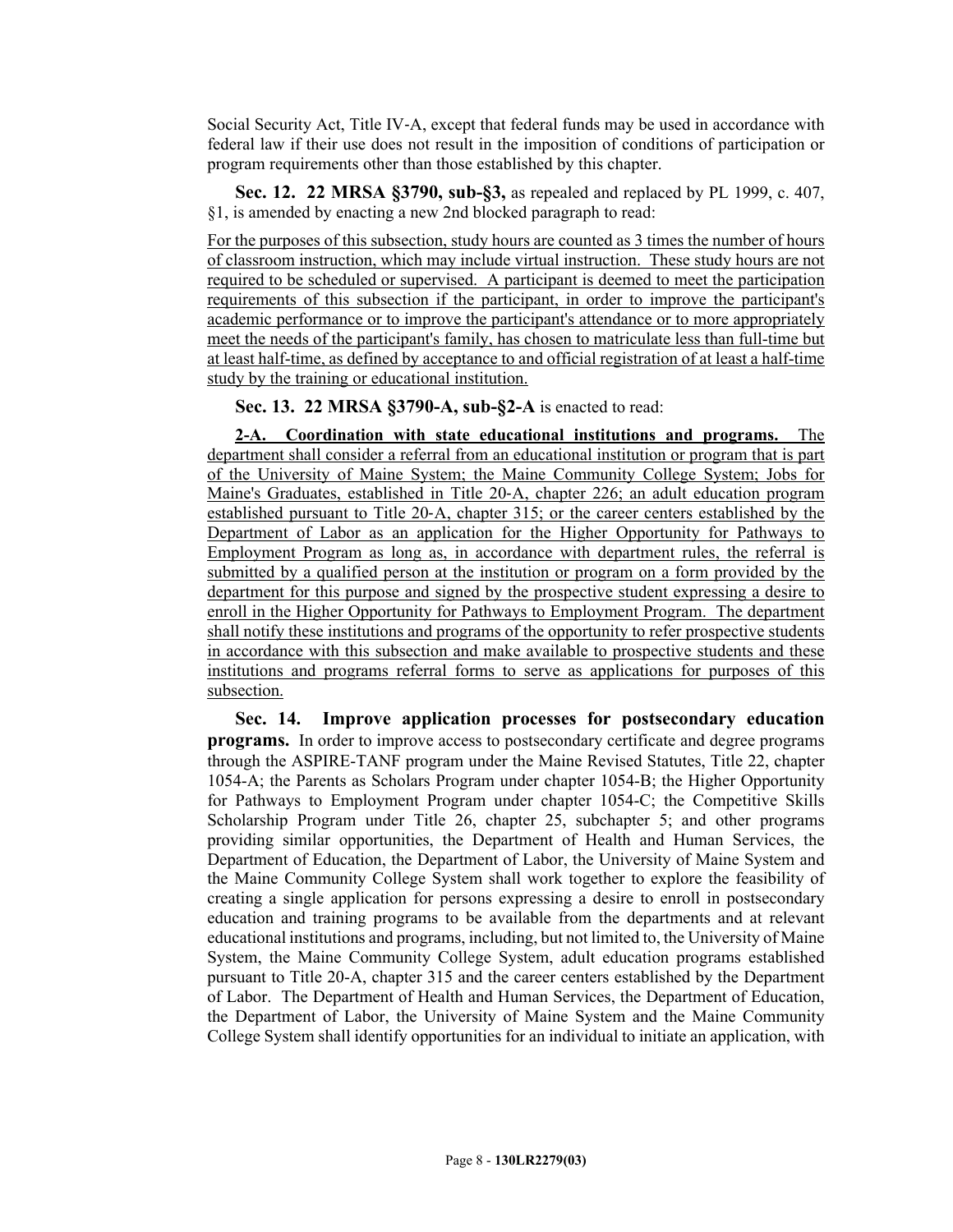the departments coordinating and facilitating the application for the correct program based on the applicant's interests and program eligibility requirements.

By February 1, 2024, the Department of Health and Human Services, the Department of Education, the Department of Labor, the University of Maine System, the Maine Community College System and adult education programs established pursuant to Title 20-A, chapter 315 shall provide a written status update for the joint standing committee of the Legislature having jurisdiction over health and human services matters regarding the feasibility of facilitating applications for postsecondary education programs. This written status update must include any needs, financial, technological or otherwise, identified to achieve this type of enhanced coordination and strategies to meet those needs. The joint standing committee may introduce any legislation that it considers necessary in response to this status update to the Second Regular Session of the 131st Legislature.

**Sec. 15. Rulemaking.** No later than October 1, 2023, the Department of Health and Human Services shall adopt rules to implement this Act. Rules adopted pursuant to this section are routine technical rules as defined in the Maine Revised Statutes, Title 5, chapter 375, subchapter 2-A. For the purposes of Title 22, section 3762, subsection 1, paragraph A-1, section 3762, subsection 1, paragraph G and section 3762, subsection 21, in advance of rulemaking, the department shall consult with current and former participants in the Temporary Assistance for Needy Families program under Title 22, chapter 1053-B and consider their recommendations.

**Sec. 16. Appropriations and allocations.** The following appropriations and allocations are made.

### **HEALTH AND HUMAN SERVICES, DEPARTMENT OF**

#### **Additional Support for People in Retraining and Employment 0146**

Initiative: Provides allocation for required program changes to child care hours and allowable tuition.

| FEDERAL BLOCK GRANT FUND       | 2021-22 | 2022-23     |
|--------------------------------|---------|-------------|
| All Other                      | -80     | \$2,023,570 |
| FEDERAL BLOCK GRANT FUND TOTAL | \$0     | \$2,023,570 |

#### **Office for Family Independence Z020**

Initiative: Provides appropriations and allocations to establish one Management Analyst II position to handle new on-going reporting requirements.

| <b>OTHER SPECIAL REVENUE FUNDS</b>                        | 2021-22 | 2022-23   |
|-----------------------------------------------------------|---------|-----------|
| POSITIONS - LEGISLATIVE COUNT                             | 0.000   | 1.000     |
| <b>Personal Services</b>                                  | \$0     | \$92,085  |
| All Other                                                 | \$0     | \$9,966   |
| OTHER SPECIAL REVENUE FUNDS TOTAL                         | \$0     | \$102,051 |
| <b>HEALTH AND HUMAN SERVICES,</b><br><b>DEPARTMENT OF</b> |         |           |
| <b>DEPARTMENT TOTALS</b>                                  | 2021-22 | 2022-23   |